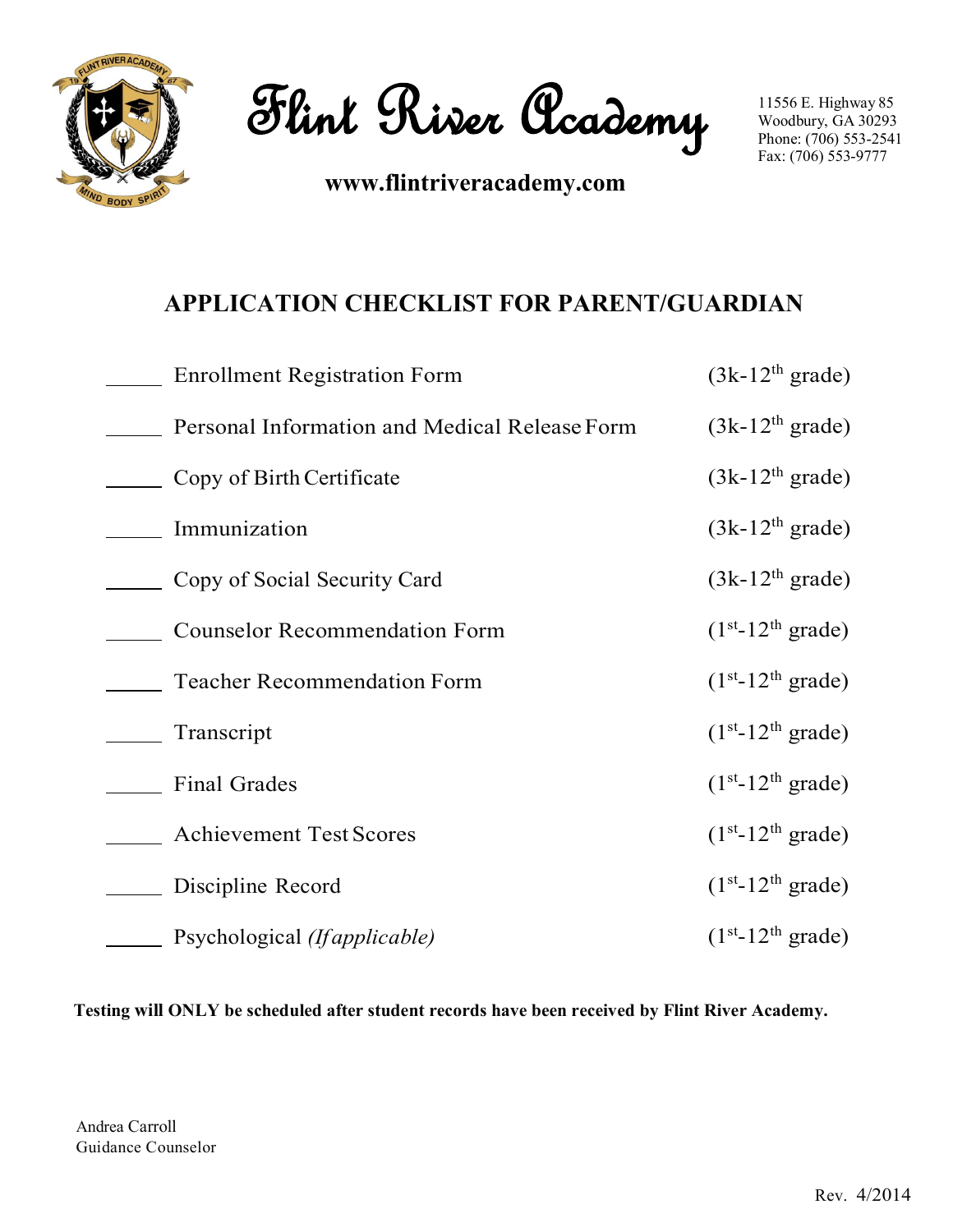

**Flint River Academy**

**www.flintriveracademy.com**

# **Student Enrollment Contract 2019-2020 (MUST BE FILLED OUT COMPLETELY BEFORE TURNING IN TO OFFICE)**

| (1) Student Name |             | Birthdate        |              | Grade Level 2019-2020 |
|------------------|-------------|------------------|--------------|-----------------------|
| (2) Student Name |             | Birthdate        |              | Grade Level 2019-2020 |
| (3) Student Name |             | <b>Birthdate</b> |              | Grade Level 2019-2020 |
| (4) Student Name |             | <b>Birthdate</b> |              | Grade Level 2019-2020 |
| <b>ADDRESS</b>   | <b>CITY</b> |                  | <b>STATE</b> | ZIP                   |

#### **Financial Agreement:**

The payment of all fees and tuition is a condition of enrollment. An account becomes past due 31 days after the 1st of each month and the following penalties will be enforced:

1-The student cannot return to school.

2-Eligibility to participate in athletics and other extracurricular activities will be suspended until the account is up to date.

## **Registration, New Family, and Testing Fees:**

1. Non-refundable Registration Fee - \$300 per student due at registration. Registration Fee for the 1st student is **March 15, 2019**; for the 2nd student is due **by April 12, 2019;** and the 3rd student **by May 17, 2019**. **If not paid by each due date, the Late Registration Fee is \$400.00**. NO EXCEPTIONS ALLOWED

2. New Family Fee - \$200 due at registration

3. New student Application Fee/Testing Fee - \$75 due at time of application will be credited to registration fee upon enrollment.

**\*ALL** families MUST have an account set up with FACTS before a student is considered enrolled. Registration fees and full payment of tuition may be made in the FRA finance office no later than June 28, 2019, but a FACTS account is still required before enrollment is complete. Go online to [www.online.factsmgt.com](https://d.docs.live.net/00bf4df8807f631b/FRA/www.online.factsmgt.com) to register. Families with a FACTS account do not need to create a new account. There is no annual FACTS service fee if paid in full by June 28, 2019, but FACTS charges a yearly service fee for all other payment options. Once an account has been set up through FACTS Tuition Management, FACTS payment due dates may not be changed more than once a semester and cannot be changed in consecutive months.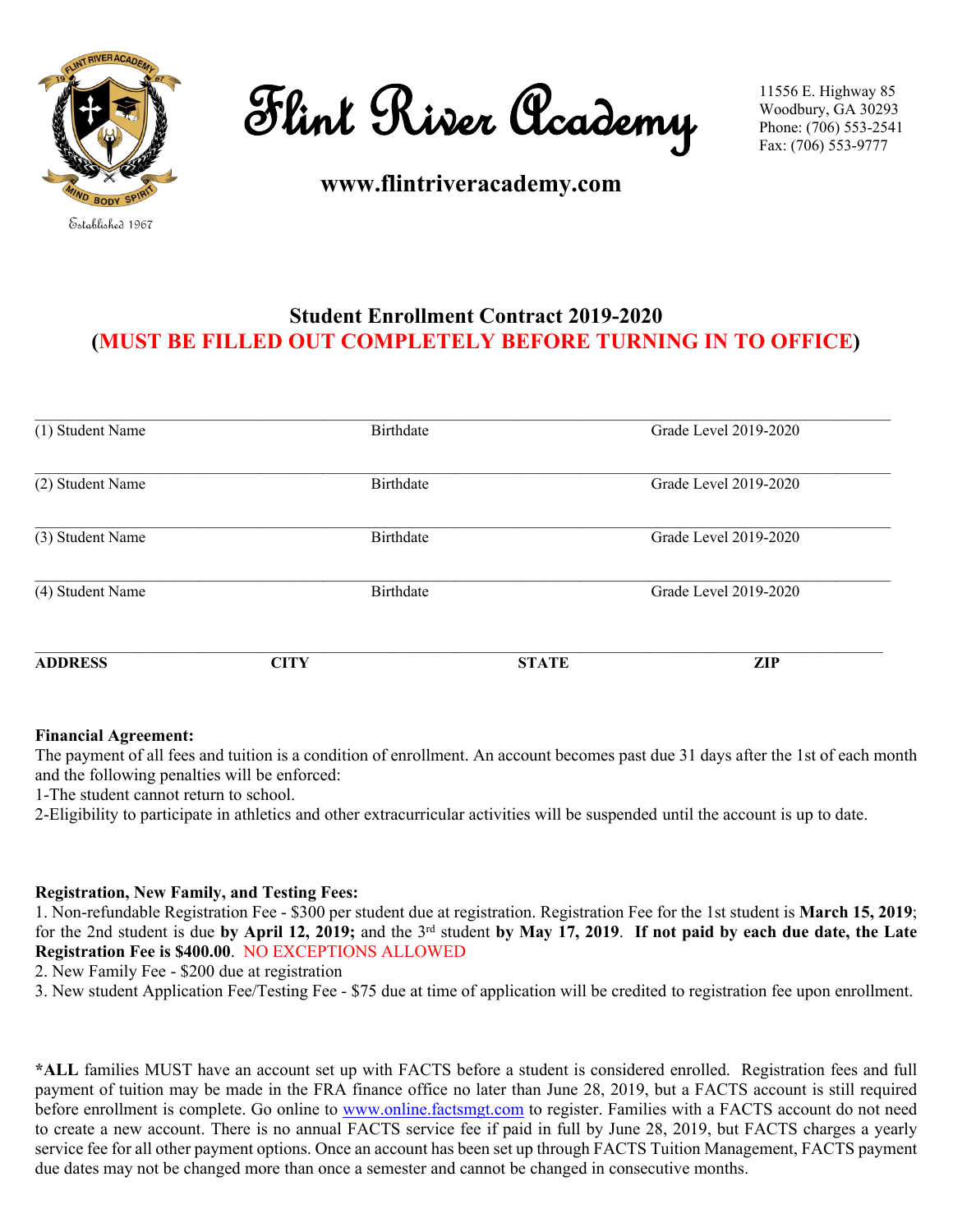| <b>Payment Options WITHOUT Fundraising Option Selected</b>              |                                                                          |                      |                          |                          |  |
|-------------------------------------------------------------------------|--------------------------------------------------------------------------|----------------------|--------------------------|--------------------------|--|
| Grade                                                                   | <b>Discounted Tuition</b><br><b>Amount if Paid in Full by</b><br>6/28/19 | 10 Month             | <b>Quarterly</b>         | Semi Annual              |  |
| Pre-Kindergarten (3- and 4- Year old)                                   | \$4,180.00                                                               | \$460.00             | \$1,150.00               | \$2,299.00               |  |
| Kindergarten and First Grade                                            | \$6,200.00                                                               | \$682.00             | \$1,705.00               | \$3,410.00               |  |
| Second Grade through Sixth Grade<br>Seventh Grade through Twelfth Grade | \$7,475.00<br>\$8,100.00                                                 | \$823.00<br>\$891.00 | \$2,056.00<br>\$2,228.00 | \$4,115.00<br>\$4,455.00 |  |

# **Payment Options WITH the Fundraising Option Selected**

| Grade                                 | <b>Discounted Tuition</b><br><b>Amount if Paid in Full by</b><br>6/28/19 | 10 Month | Quarterly  | <b>Semi Annual</b> |
|---------------------------------------|--------------------------------------------------------------------------|----------|------------|--------------------|
| Pre-Kindergarten (3- and 4- Year old) | \$3,430.00                                                               | \$380.00 | \$950.00   | \$1,900.00         |
| Kindergarten and First Grade          | \$5,450.00                                                               | \$600.00 | \$1,500.00 | \$3,000.00         |
| Second Grade through Sixth Grade      | \$6,725.00                                                               | \$740.00 | \$1,850.00 | \$3,700.00         |
| Seventh Grade through Twelfth Grade   | \$7,350.00                                                               | \$810.00 | \$2,025.00 | \$4,050.00         |

There will be a 10% discount on each student's tuition for families with 3 students enrolled. Tuition will be discounted at **50% for the 4 th student or more who are enrolled.**

## **Tuition Fundraising Options (Table 2):**

A fundraising option is offered to assist families by decreasing tuition by \$750. Please initial by each fundraiser that you want to participate in, or initial that you do not wish to participate. If you chose not to participate, then you will pay the full tuition price in accordance with Table 1. **ANY FUNDRAISING MONEY NOT TURNED IN BY THE DUE DATE MAKES YOU INELIGIBLE TO WIN THE PRIZE. THESE FUNDRAISERS ARE PART OF YOUR TUITION.**

| Initial | <b>Fundraiser Description</b> | <b>Per Student</b> | Due Date to turn in money for Fundraiser |
|---------|-------------------------------|--------------------|------------------------------------------|
|         |                               | <b>Discount</b>    |                                          |
|         | Fall Fundraiser – Gun Raffle  | \$250.00           | October 25, 2019                         |
|         | Winter Fundraiser-Truck       | \$500.00           | January 17, 2020                         |

No, I would not like to participate.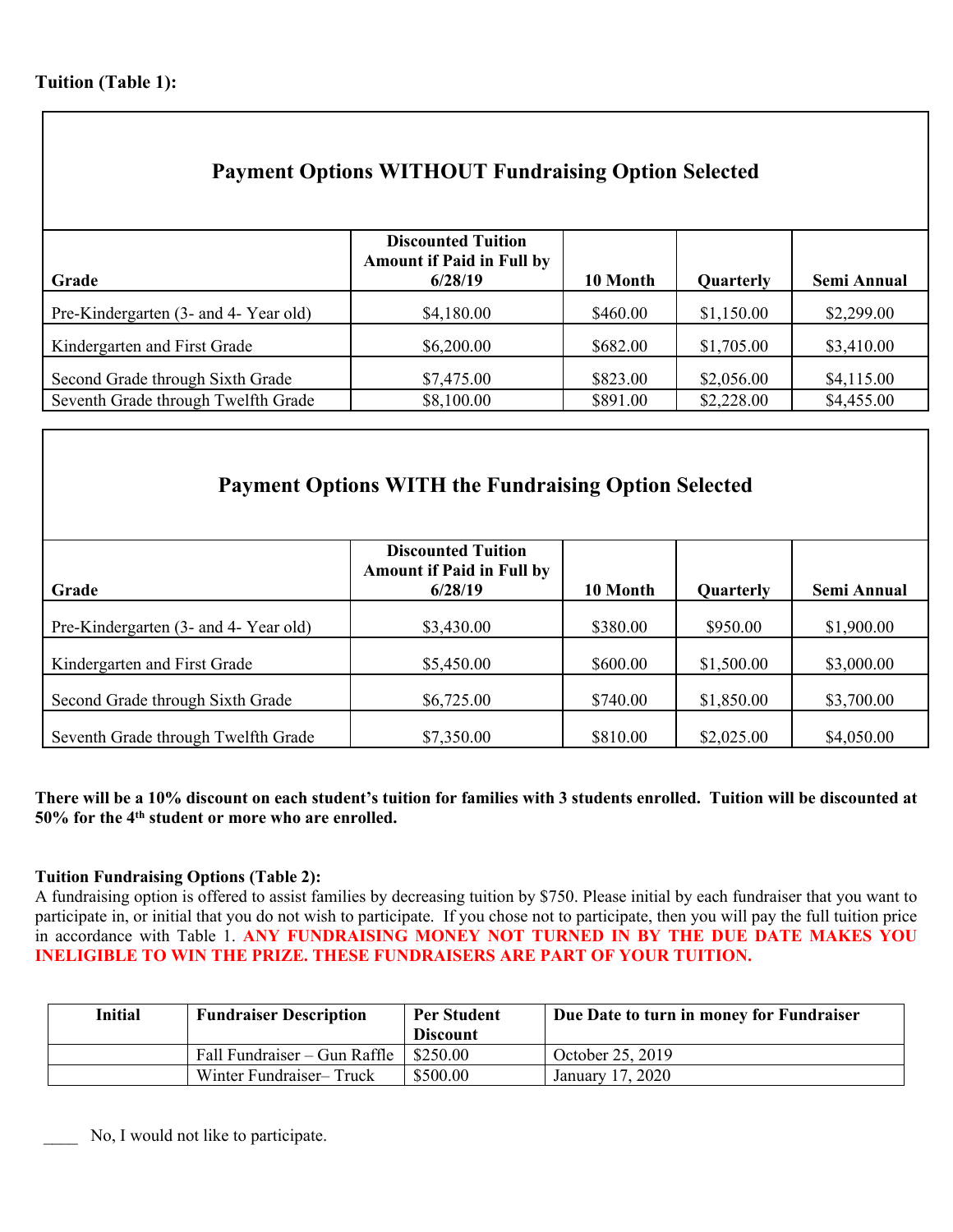**Bus Transportation Options (Table 3)-** Bus service is available at several central locations. Please contact the FRA office for bus pick-up locations.

| <b>Initial Here</b> | <b>Bus Transportation Fees</b>                                                   |           |
|---------------------|----------------------------------------------------------------------------------|-----------|
|                     | NO BUS TRANSPORTATION NEEDED                                                     |           |
|                     | Ten monthly payments beginning July 1, 2019 through April 1, 2020 paid via FACTS |           |
|                     | One student per year $(\$145.00 @$ month)                                        | \$1450.00 |
|                     | Two or more students per year $(\$180.00 \text{ (}a)$ month)                     | \$1800.00 |
|                     | One DISCOUNTED payment in FULL for 1 rider due by June 28, 2019                  | \$1200.00 |
|                     | One DISCOUNTED payment in FULL for 2 or more riders due by June 28, 2019         | \$1545.00 |
|                     | Occasional rider- per way/per trip/per Student                                   | \$15.00   |

## **TOTALS FROM TABLES ABOVE WILL BE FILLED IN BY THE FRA OFFICE:**

Table 1 Total: \_\_\_\_\_\_\_\_\_\_\_\_\_\_\_\_\_\_\_\_ Table 2 Total: \_\_\_\_\_\_\_\_\_\_\_\_\_\_\_\_\_\_\_\_ Table 3 Total: \_\_\_\_\_\_\_\_\_\_\_\_\_\_\_\_\_\_\_\_ TOTAL in FACTS:

### **Payment Option (Table 4)**– **PLEASE LIST STUDENT NUMBER FROM ABOVE:**

| <b>Place Student</b><br>Number 1,2,3 or 4<br>beside payment | <b>Payment Options</b>                                                                                             |
|-------------------------------------------------------------|--------------------------------------------------------------------------------------------------------------------|
|                                                             | Full payment MUST BE PAID IN FULL BY JUNE 28, 2019. NO EXCEPTIONS!                                                 |
|                                                             | Ten monthly payments (July 1, 2019 through April 1, 2020). Must be paid through FACTS.                             |
|                                                             | Quarterly payments (July 1, 2019; October 1, 2019; January 2, 2020; April 1, 2020). Must be paid<br>through FACTS. |
|                                                             | Semi-Annual payments (July 1, 2019 and January 2, 2020). Must be paid through FACTS.                               |

## **FEES AND CHARGES TO BE BILLED SEPARATELY:**

#### **After School Care:**

Flint River Academy offers After School Care for students in Pre-K through 6 th grade until 6:00 p.m. **only if five full time students register**. These charges are billed separately each month and paid via FACTS. The fee for After School Care is \$10.00 per day/per student.

#### **PLEASE CHECK BOXES ACCORDINGLY**

- □ No After School Care Needed
- □ After School Care needed for \_\_\_\_\_\_\_\_ student(s) (Please write in the number of students needing afterschool care.)

#### **Athletic and Academic Programs/Trips:**

A varsity student must be currently enrolled with Flint River Academy to participate in any FRA athletic or academic program or trip. This includes, but is not limited to, all practices, scrimmages, games, competitions, camps, and field trips on or off campus. All financial obligations (including, but not limited to tuition, fundraisers/opt-out, bus, class dues, and all fees) must be current.

Permission is granted for the above-named student(s) to participate in all school activities and field trips during the 2019-2020 school year. I understand and agree that FRA will in no way be held liable for any accident or injury from the student(s) participation in any activity or field trip.

A breakdown of Athletic and Gear fees will be provided at each sports preseason meeting. The fee schedule is also available upon request.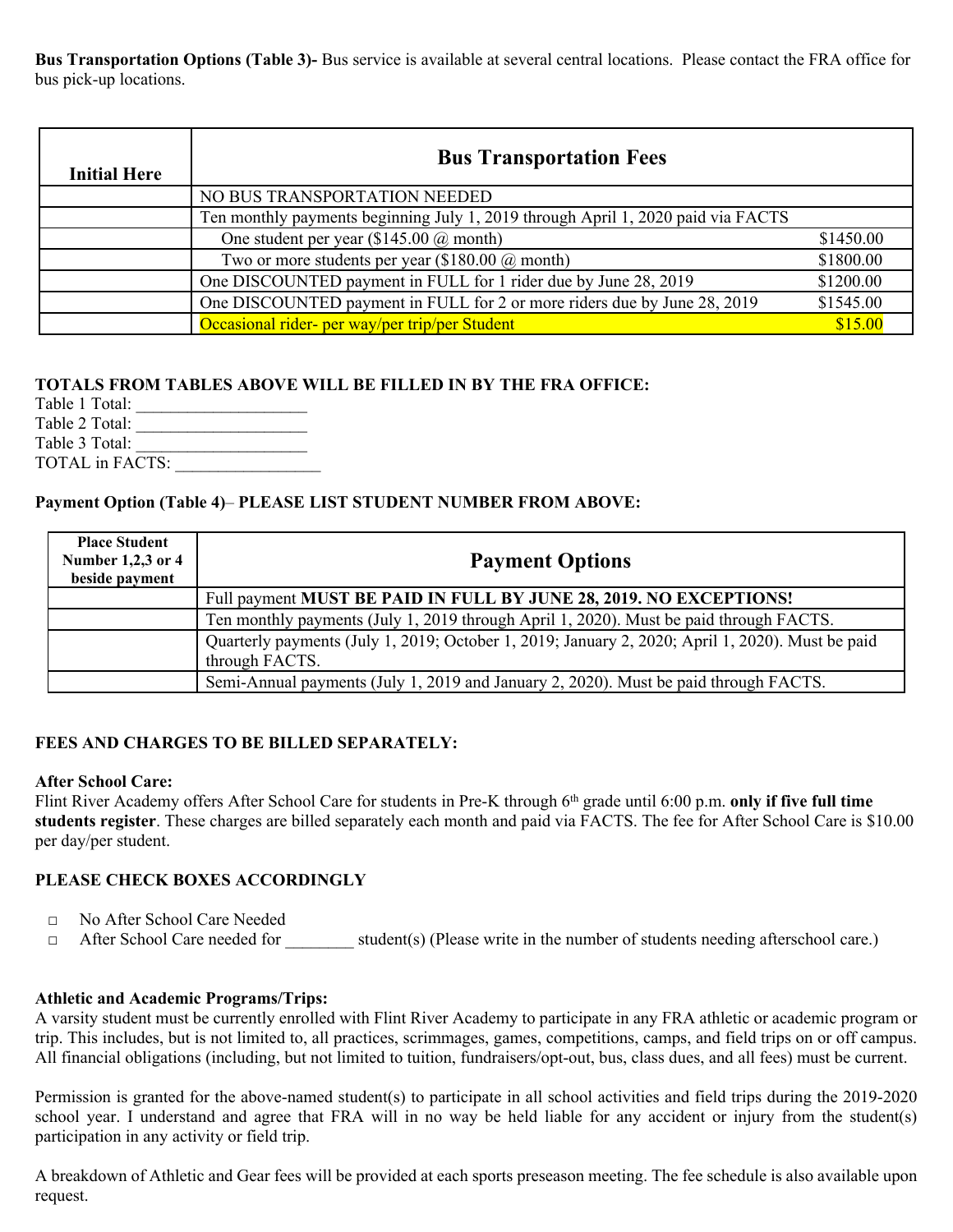#### **Financial Commitment:**

**ALL** financial accounts (including, but not limited to tuition/optional fundraisers, bus, class dues, and all fees) must be paid in full prior to the beginning of the academic school year in order for the student to be enrolled in class. The School reserves the right to refuse admittance to class or exams, withhold report cards and or transcripts, and refuse graduation and/or graduation activities for any student whose financial account is not current. The School reserves the right to revoke any student's enrollment contract and dismiss the student if it is determined by the Head of School that FRA is unable to meet the needs of the student or if the student's conduct or progress is unsatisfactory.

Upon execution of this contract, I understand that my obligation to pay tuition, based on my selected payment schedule, for the full academic year is unconditional and that no portion of such tuition so paid or outstanding will be refunded or cancelled. I, the parent/legal guardian, am financially responsible for the above-named student(s), have read and understand the above agreement, and will abide by the terms stated. Further, the above-named student(s) and I agree to abide by all rules and regulations stated in the Student Handbook and otherwise implemented by the School. I acknowledge that there will be a \$35 returned check fee for each occurrence and after two returned checks, I must pay all school expenses with cash, money order, or cashier's check.

Upon execution and acceptance of this contract, in the event the named child or children are voluntarily withdrawn or dismissed by reason of the student manual, any selected payment plan is accelerated and due in full prior to the release of student records or documents maintained by the school on the student's behalf.

Flint River Academy admits students of any race, color, religion, nationality, or ethnic origin to all the rights, privileges, programs and activities generally accorded to or made available to students at the school.

| Responsible Parent/Guardian - Please Print |      | Responsible Parent/Guardian Signature |                                  | Date       |  |      |
|--------------------------------------------|------|---------------------------------------|----------------------------------|------------|--|------|
| Address                                    | City |                                       | State                            |            |  | Zip  |
| $\text{Telephone (Home)}$ $\qquad$         |      |                                       | $(Work)$ $\qquad)$               | $(Cell)$ ( |  |      |
|                                            |      |                                       |                                  |            |  |      |
|                                            |      |                                       |                                  |            |  |      |
| Second Parent/Guardian - Please Print      |      |                                       | Second Parent/Guardian Signature |            |  | Date |
| Address                                    | City |                                       | <b>State</b>                     |            |  | Zip  |
|                                            |      |                                       | $(Work)$ ( )                     | $(Cell)$ ( |  |      |
| $\text{Telephone (Home)}$ ( )              |      |                                       |                                  |            |  |      |

### **HEAD OF SCHOOL** Date

Flint River Academy 11556 East Hwy. 85 Post Office Box 247 Woodbury, Georgia 30293 Phone: 706-553-2541 Fax: 706-553-9777 Financial Officer: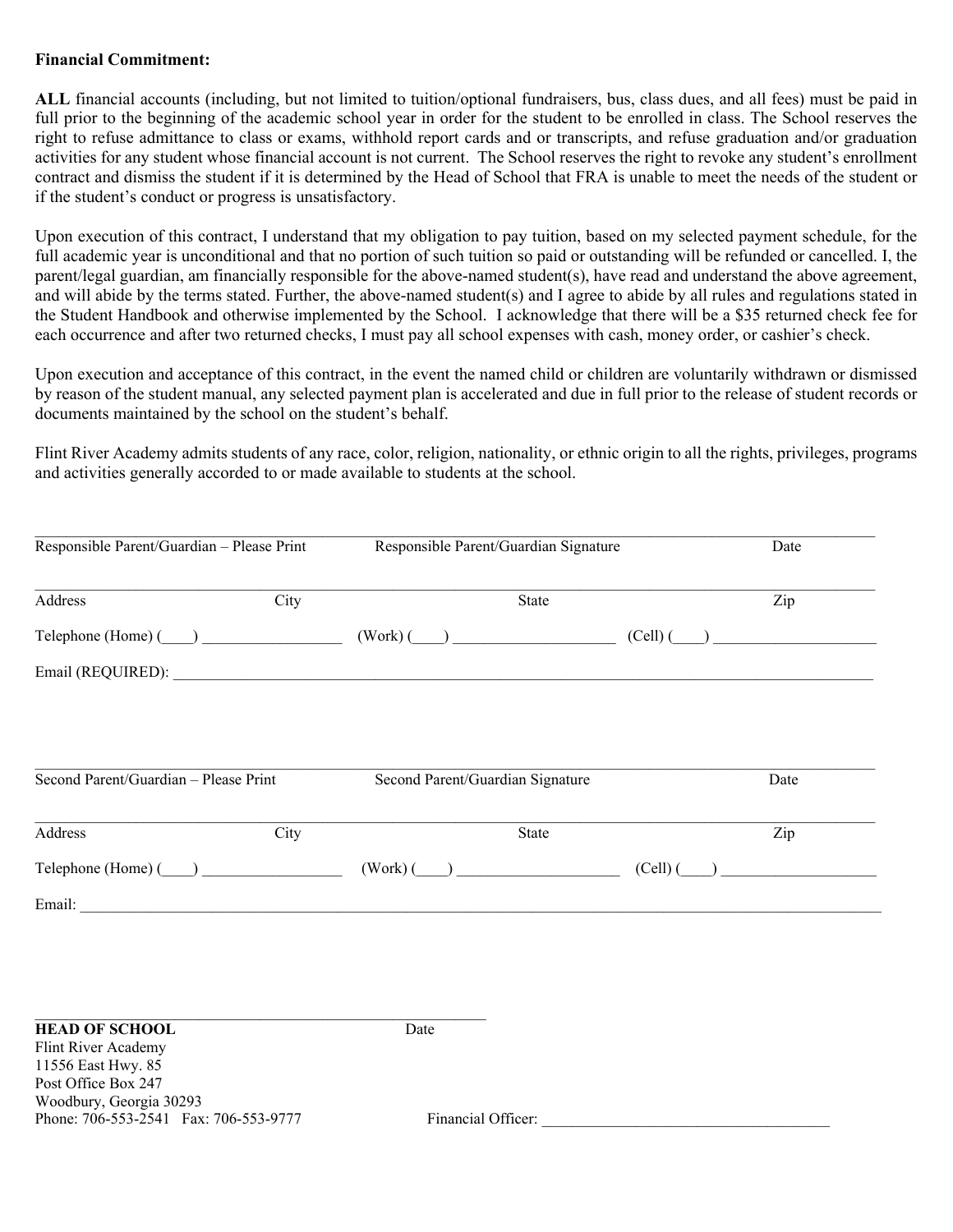

**Flint River Academy**

# **www.flintriveracademy.com**

## **TRANSCRIPT RELEASE FORM AUTHORIZATION TO RELEASE CONFIDENTIAL INFORMATION**

## PLEASE COMPLETE THE AUTHORIZATION BELOW AND RETURN WITH YOUR APPLICATION. DO NOT GIVE TO YOUR CHILD'S CURRENT SCHOOL.

To the Principal, Registrar, or Guidance Counselor of:

| You are hereby authorized to release confidential information for:                                                                                                                                                                |                                                                                                                                    |                                                                                                                                                                                                                                |
|-----------------------------------------------------------------------------------------------------------------------------------------------------------------------------------------------------------------------------------|------------------------------------------------------------------------------------------------------------------------------------|--------------------------------------------------------------------------------------------------------------------------------------------------------------------------------------------------------------------------------|
|                                                                                                                                                                                                                                   |                                                                                                                                    |                                                                                                                                                                                                                                |
| Official Copy of Transcript<br>$\bullet$<br><b>Current Grades</b><br>٠<br><b>Standardized Test Results</b><br>٠<br>Attendance and Disciplinary Records<br>٠<br>$\bullet$<br>Certificate of Ear, Eye, and Dental<br>٠<br>$\bullet$ | Health and immunization records (State of Georgia form #3032)<br>Any Special Testing Results or Placement in Special Programs      | Date: the contract of the contract of the contract of the contract of the contract of the contract of the contract of the contract of the contract of the contract of the contract of the contract of the contract of the cont |
| Please forward documents to:                                                                                                                                                                                                      | Flint River Academy<br>P.O.Box247<br>Woodbury tGA 30293<br><b>Attention: Admissions</b><br>$(706)$ 553-2541<br>Fax: (706) 553-9777 |                                                                                                                                                                                                                                |

Your assistance is greatly appreciated! If you have any questions, please feel free to contact the Admissions Office *of Flint River Academy.*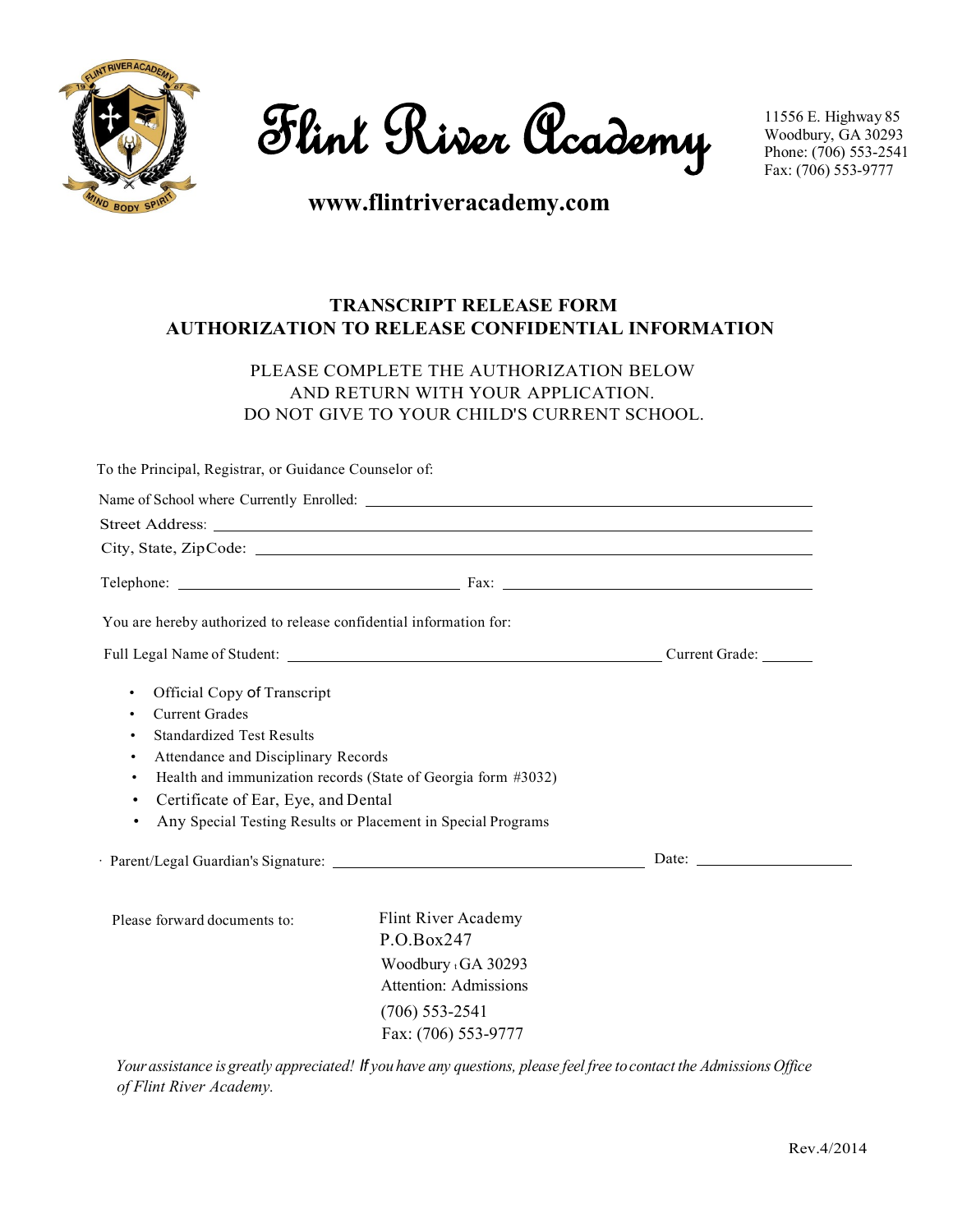

**Flint River Academy**

**www.flintriveracademy.com**

# **PERSONAL INFORMATION AND MEDICAL RELEASE FORM**

|                                                                                                                 | Address: Date of Birth: Date of Birth:                                        |
|-----------------------------------------------------------------------------------------------------------------|-------------------------------------------------------------------------------|
|                                                                                                                 | $\sim$ County: $\sim$ County:                                                 |
|                                                                                                                 |                                                                               |
|                                                                                                                 |                                                                               |
|                                                                                                                 |                                                                               |
|                                                                                                                 |                                                                               |
|                                                                                                                 |                                                                               |
|                                                                                                                 |                                                                               |
|                                                                                                                 |                                                                               |
|                                                                                                                 | Insurance Co.: $\_\_\_\_\_\_\$ Policy #:                                      |
| Medical Information: (Check all that apply, please list where applicable.)<br>$\Box$ Diabetes<br>□Heart Disease | $\Box$ Seizure Disorder $\Box$ Asthma<br>$\Box$ Allergies $\Box$ Migraines    |
|                                                                                                                 |                                                                               |
|                                                                                                                 |                                                                               |
|                                                                                                                 | Additional Medical Information: Manual Manual Additional Medical Information: |
|                                                                                                                 | Current Medications: Dosage: Dosage:                                          |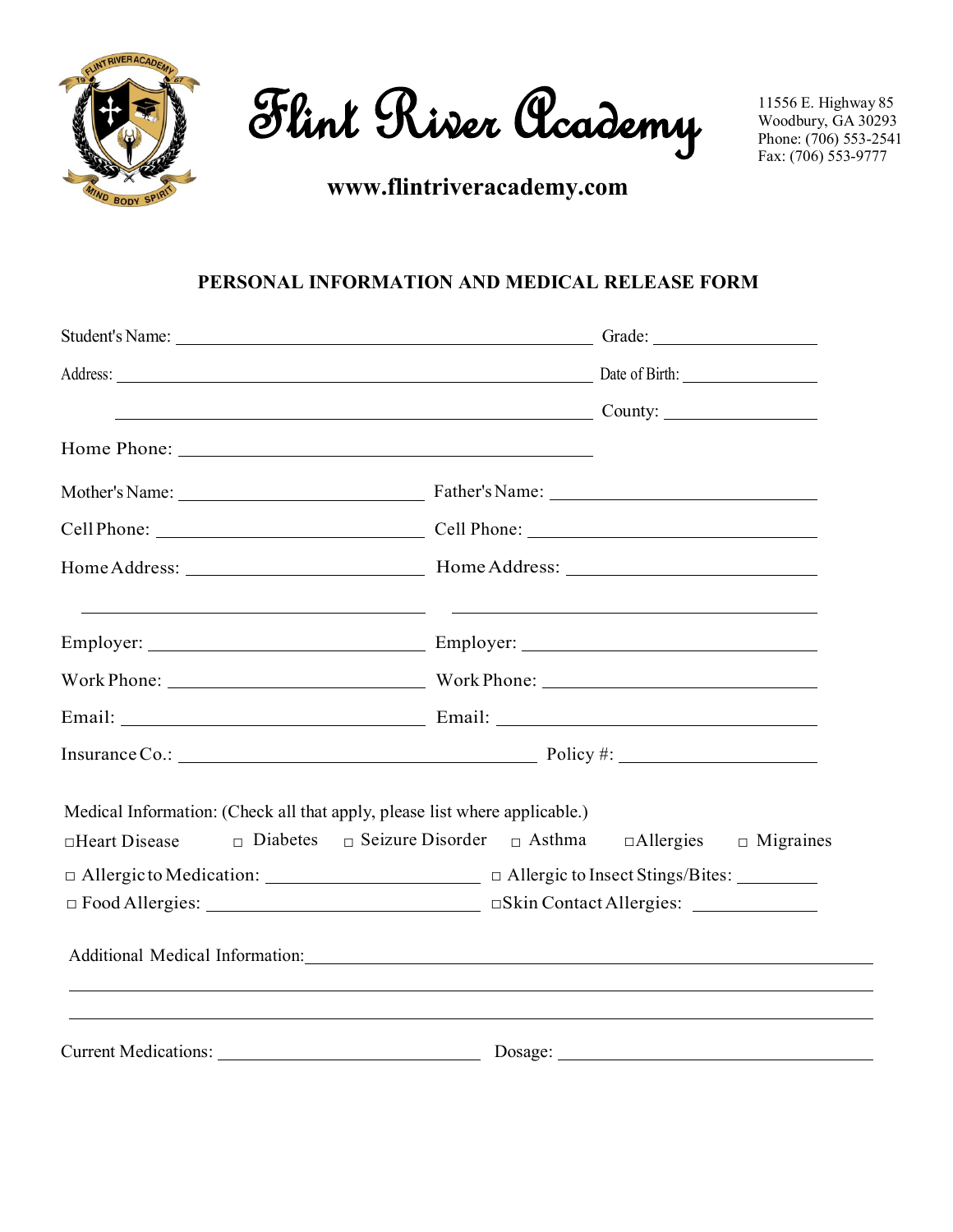*In case of a medical emergency, I give permission to Flint River Academy personnel to call emergency medical services and allow any and all emergency medical treatment as medical personnel see fit. I accept responsibility for the cost of any and all medical treatment that might be needed should a medical emergency arise.*

Emergency contacts other than Parent/Guardian:

| If you do not grant permission or authorization for consent to medical treatment, what procedure should be<br>followed? |
|-------------------------------------------------------------------------------------------------------------------------|
| <u>,这些人都是一个人的人,就是一个人的人,就是一个人的人,就是一个人的人,就是一个人的人,就是一个人的人,就是一个人的人,</u>                                                     |
|                                                                                                                         |
| Date: $\_\_$                                                                                                            |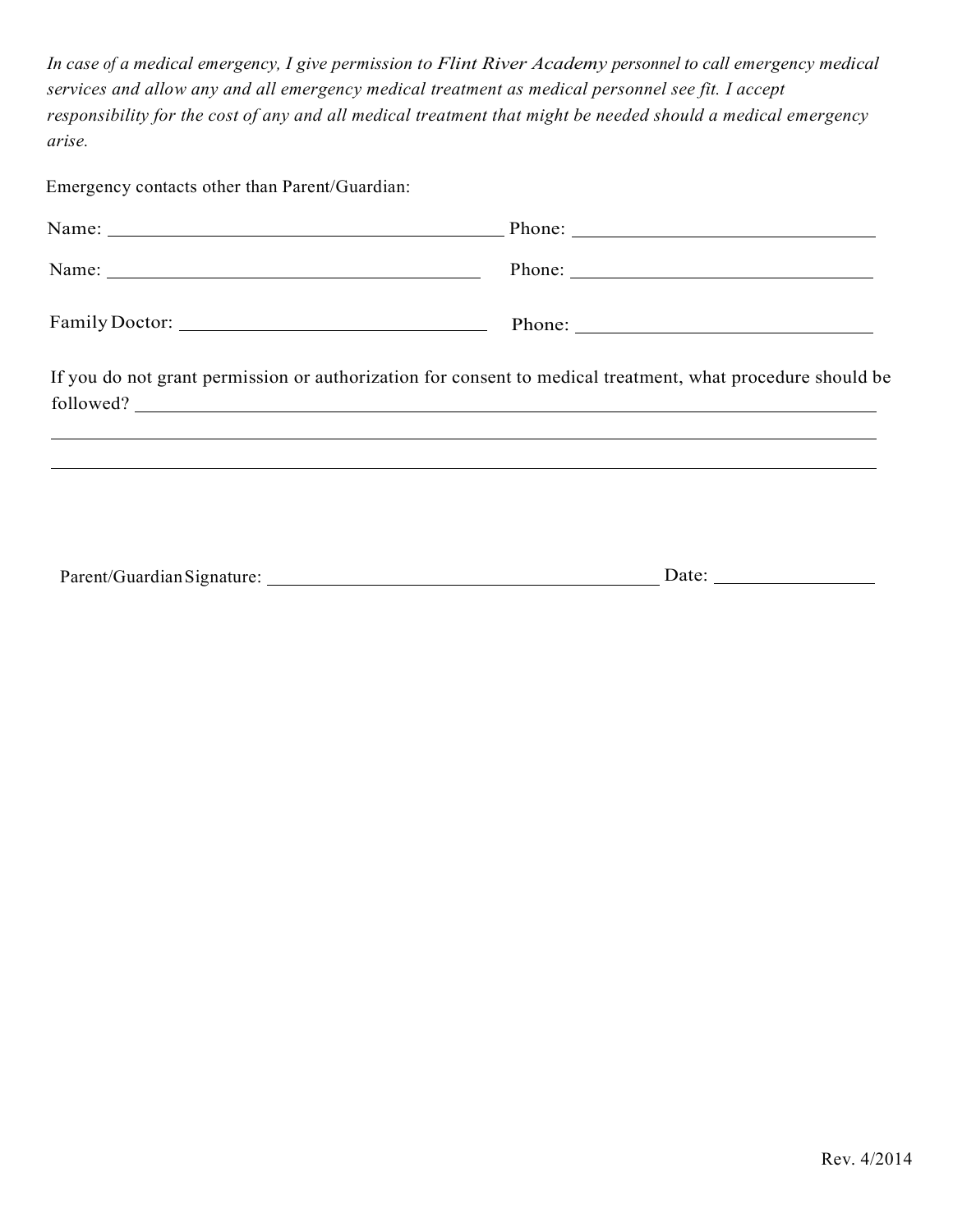

**Flint River Academy**

# **www.flintriveracademy.com**

www.flintriveracademy.com

## ELEMENTARY SCHOOLTEACHER **CONFIDENTIAL RECOMMENDATION**

**PLEASE DO NOT RETURN TO PARENT. MAIL OR FAX DIRECTLY TO SCHOOL:** 

> **Flint River Academy P.O.Box247 Woodbury, GA 30293 Attention: Admissions Fax: (706) 553-9777**

| Applying for Grade Level:      |
|--------------------------------|
|                                |
| Grade Level Taught: __________ |
|                                |
|                                |

**Please rate the student in the following areas:** 

| Personal and Social Development |                  |                |   |                  |                                  | <b>Academic Readiness</b> |                |           |
|---------------------------------|------------------|----------------|---|------------------|----------------------------------|---------------------------|----------------|-----------|
|                                 | Above<br>Average |                |   | Below<br>Average |                                  | Above<br>Average          |                |           |
| Personal Initiative             |                  | 2              | 3 | 4                | Motivation                       |                           | $\overline{2}$ | $\cdot$ 3 |
| Integrity                       |                  | $\mathbf{2}$   | 3 | 4                | Language                         |                           | $\mathbf{2}$   | 3         |
| <b>Growth Potential</b>         |                  | $\overline{2}$ | 3 | 4                | Development                      |                           |                |           |
| Leadership                      |                  | $\mathbf{2}$   | 3 | 4                | Fine Motor Skills                |                           | $\mathbf{2}$   | 3         |
| Self-Confidence                 |                  | $\overline{2}$ | 3 | 4                | Concentration                    |                           | $\mathbf{2}$   | 3         |
| Warmth of                       |                  |                |   |                  | Memory & Retention               |                           | $\mathbf{2}$   | 3         |
| Personality                     |                  | $\overline{2}$ |   | 4                | Following<br><b>Instructions</b> |                           | 2              | 3         |
| Concern for others              |                  | $\mathbf{2}$   | 3 | 4                | <b>Writing Skills</b>            |                           | $\mathbf{2}$   | 3         |
| Sense of Humor                  |                  | $\overline{2}$ | 3 | 4                | <b>Overall Assessment</b>        |                           | $\mathbf{2}$   | 3         |
| <b>Emotional Maturity</b>       |                  | $\mathbf{2}$   | 3 | 4                | Math Achievement                 |                           |                |           |
| <b>Respected by Peers</b>       |                  | $\mathbf{2}$   | 3 | 4                | Reading Grade Level              |                           |                |           |

| <b>Academic Readiness</b>            |  |   |           |   |  |  |  |  |  |
|--------------------------------------|--|---|-----------|---|--|--|--|--|--|
| Above<br>Below<br>Average<br>Average |  |   |           |   |  |  |  |  |  |
| Motivation                           |  | 2 | $\cdot$ 3 |   |  |  |  |  |  |
| Language<br>Development              |  | 2 | 3         |   |  |  |  |  |  |
| Fine Motor Skills                    |  | 2 | 3         | 4 |  |  |  |  |  |
| Concentration                        |  | 2 | 3         | 4 |  |  |  |  |  |
| Memory & Retention                   |  | 2 | 3         | 4 |  |  |  |  |  |
| Following<br><b>Instructions</b>     |  | 2 | 3         | 4 |  |  |  |  |  |
| <b>Writing Skills</b>                |  | 2 | 3         |   |  |  |  |  |  |
| <b>Overall Assessment</b>            |  | 2 | 3         | 4 |  |  |  |  |  |
| Math Achievement                     |  |   |           |   |  |  |  |  |  |
| Reading Grade Level                  |  |   |           |   |  |  |  |  |  |

*Please continue on reverse side....*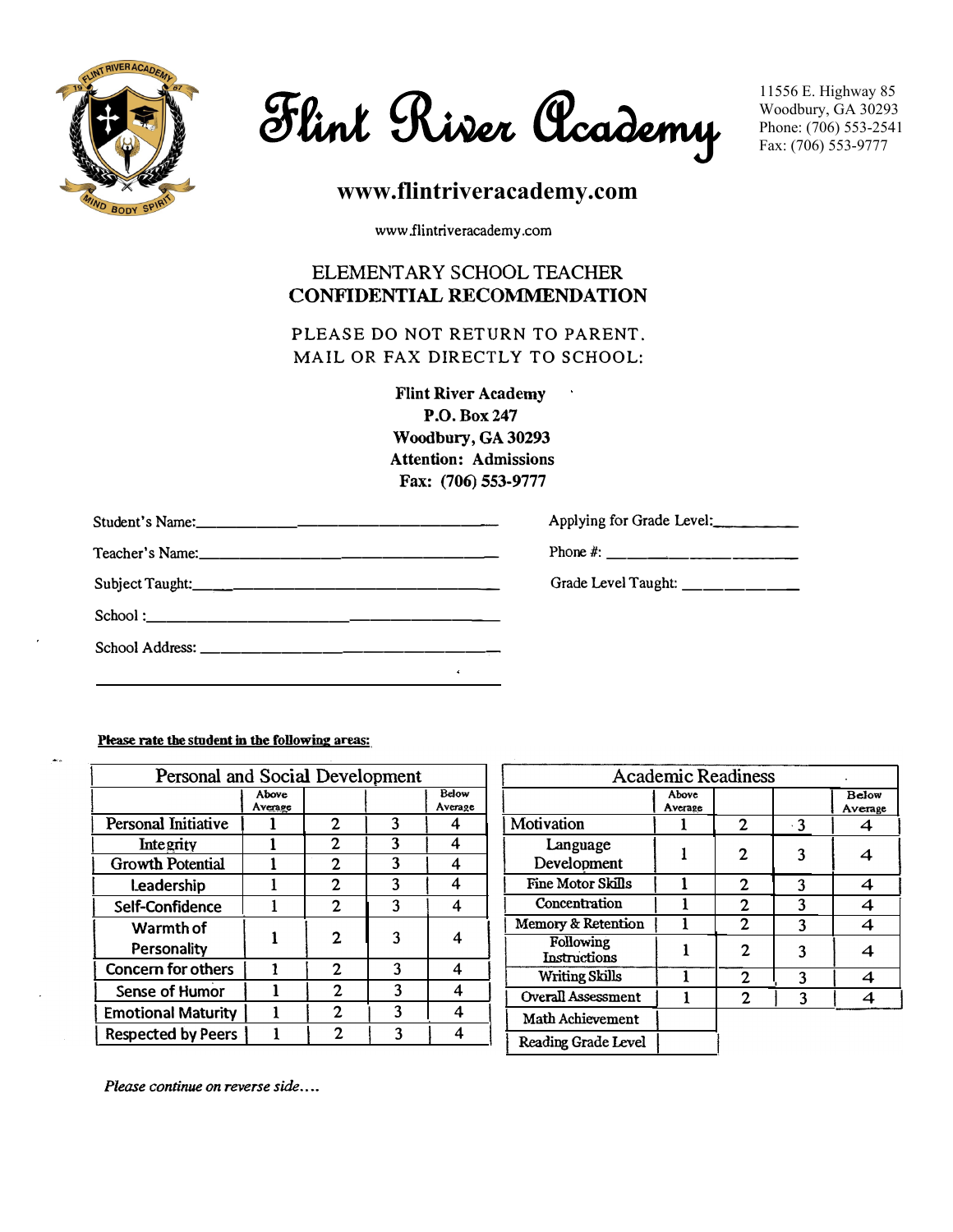Has this student been identified or recommended for testing for ADD, ADHD, speech therapy or other learning or behavior challenges? If so, please describe:

Is this student in a program for special needs such as talented, gifted, learning disabled, etc? Describe.

Does this student require accommodations to be successful? If so, please describe.

÷,

Do you have any thoughts regarding the applicant's prospects for success in a private college preparatory school environment?

Does this student have discipline problems?  $\Box$  Yes  $\Box$  No If yes, please explain.

Please indicate all that best describe parental involvement for this student:

 $\Box$  Parents are very supportive of teachers and school.

- $\Box$  Parents are willing to help student at home.
- $\Box$  Parents are available to help in the classroom.
- $\Box$  There is moderate or little parental involvement.
- D Parents challenge policies of school and/or teacher
- D Other: \_\_\_\_\_\_\_\_\_\_\_ \_

Please comment on any outstanding talents/achievements or reservations/concerns not covered by the previous questions.

| May we contact you for further information if needed? $\Box$ Yes $\Box$ No |      |                     |
|----------------------------------------------------------------------------|------|---------------------|
| Thank you for your time in completing this confidential recommendation.    |      |                     |
| Teacher's Signature                                                        | Date | $D_{22}$ , $A/201A$ |

Rev.4/2014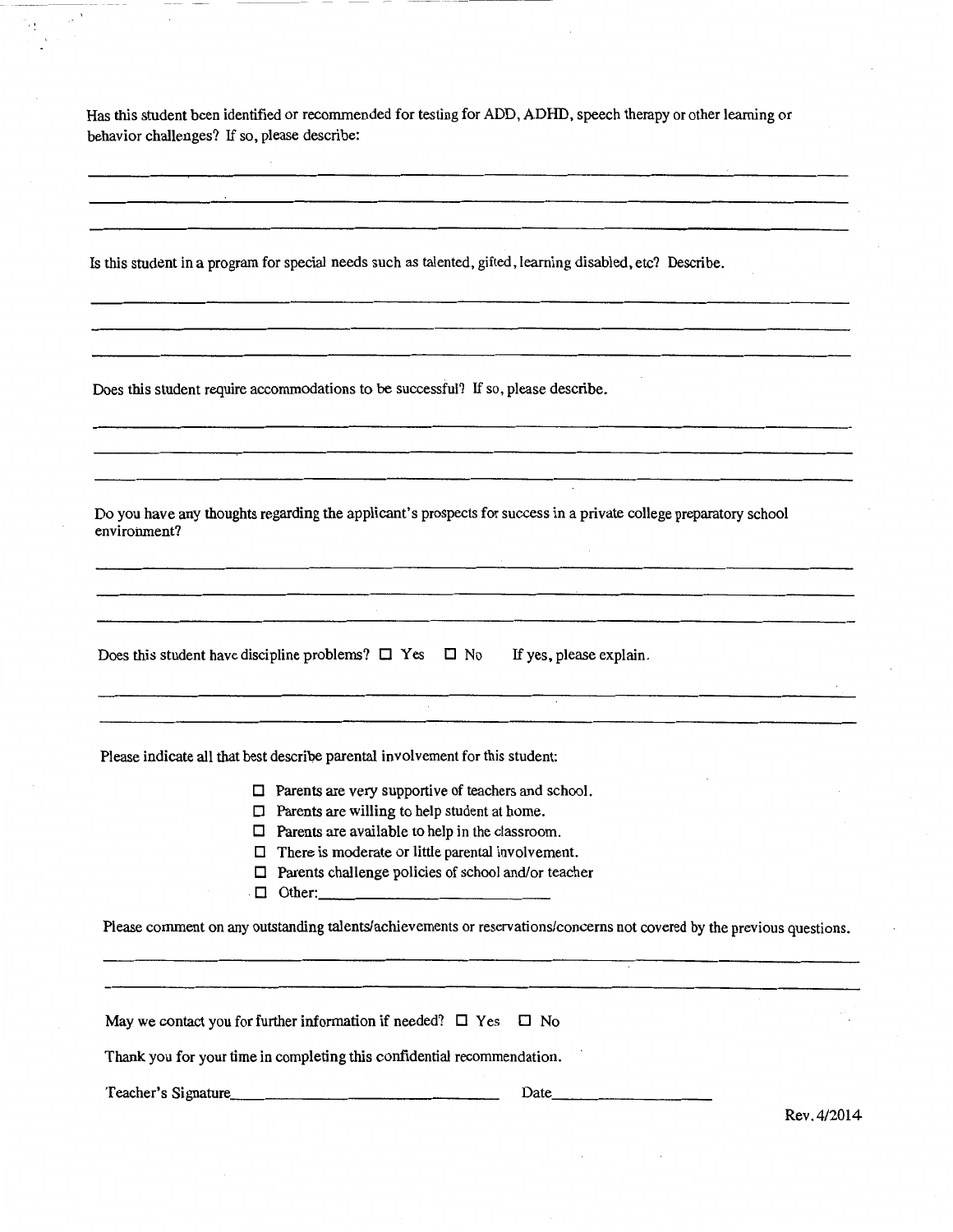

**Flint River Academy**

**www.flintriveracademy.com**

# MIDDLE AND HIGH SCHOOL TEACHER CONFIDENTIAL RECOMMENDATION

PLEASE DO NOT RETURN TO PARENT. MAIL OR FAX DIRECTLY TO SCHOOL:

> **Flint River Academy P.O.Box247 Woodbury, GA 30293**  Attention: Admissions Fax: (706) 553-9777

| Applying for Grade Level: ___ __ ___ |
|--------------------------------------|
|                                      |
|                                      |
|                                      |
|                                      |
|                                      |

**Please rate the student in the following areas:** 

 $\mathbb{R}^2$ 

| Personal and Social Development |                  |              |   |                  |                           | <b>Academic Readiness</b> |              |   |
|---------------------------------|------------------|--------------|---|------------------|---------------------------|---------------------------|--------------|---|
|                                 | Above<br>Average |              |   | Below<br>Average |                           | Above<br>Average          |              |   |
| Personal Initiative             |                  | 2            | 3 | 4                | Completes Work            |                           | $\mathbf{2}$ | 3 |
| Integrity                       |                  | $\mathbf{2}$ | 3 | 4                | Motivation                |                           | 2            | 3 |
| Growth Potential                |                  | 2            | 3 | 4                | <b>Study Skills</b>       |                           | 2            | 3 |
| Leadership                      |                  | 2            | 3 | 4                | Attendance                |                           | $\mathbf{2}$ | 3 |
| Self-Confidence                 |                  | $\mathbf{2}$ | 3 | 4                | <b>Overall Assessment</b> |                           | $\mathbf{2}$ | 3 |
| Warmth of<br>Personality        |                  | $\mathbf 2$  | 3 | 4                |                           |                           |              |   |
| Sense of Humor                  |                  | $\mathbf{2}$ | 3 | 4                |                           |                           |              |   |
| <b>Emotional Maturity</b>       |                  | $\mathbf{2}$ | 3 | 4                |                           |                           |              |   |
| <b>Respected by Peers</b>       |                  | $\mathbf{2}$ | 3 | 4                |                           |                           |              |   |

| <b>Academic Readiness</b>            |  |  |  |  |  |  |  |  |
|--------------------------------------|--|--|--|--|--|--|--|--|
| Above<br>Below<br>Average<br>Average |  |  |  |  |  |  |  |  |
| Completes Work                       |  |  |  |  |  |  |  |  |
| Motivation                           |  |  |  |  |  |  |  |  |
| <b>Study Skills</b>                  |  |  |  |  |  |  |  |  |
| Attendance                           |  |  |  |  |  |  |  |  |
| <b>Overall Assessment</b>            |  |  |  |  |  |  |  |  |

*Please continue on reverse side •...*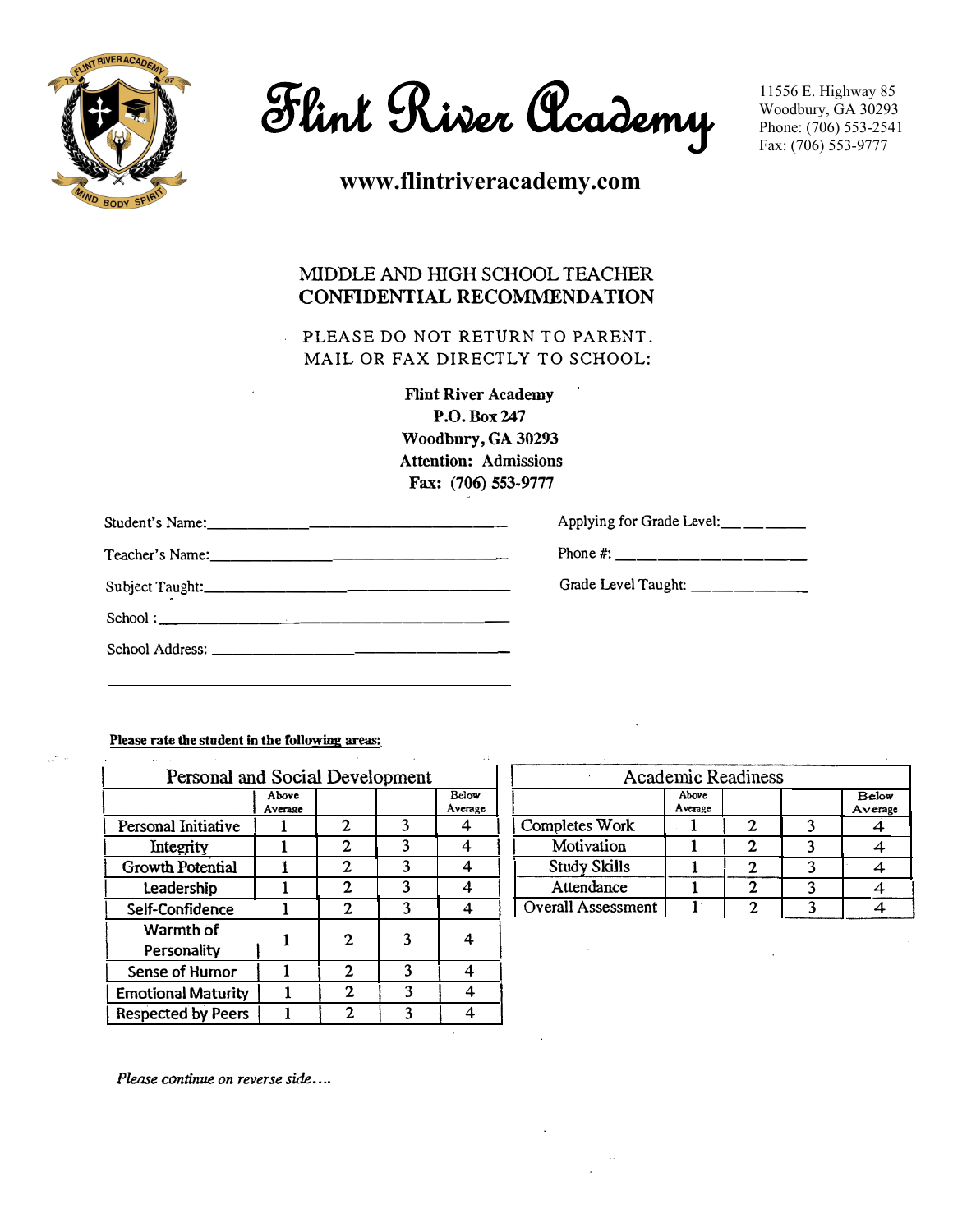Has this student been identified or recommended for testing for ADD, ADHD, speech therapy or other learning or behavior challenges? If so, please describe:

Is this studentin a program for special needs such as talented, gifted, learning disabled, etc? Describe.

Does this student require accommodations to be successful? If so, please describe.

<u>.</u><br>1980 - Jan Berlin, Amerikaansk politikus († 1980)

Do you have any thoughts regarding the applicant's prospects for success in a private college preparatory school environment?

Does this student have discipline problems?  $\Box$  Yes  $\Box$  No If yes, please explain.

Please indicate all that best describe parental involvement for this student

 $\Box$  Parents are very supportive of teachers and school.

- $\Box$  Parents are willing to help student at home.
- $\Box$  Parents are available to help in the classroom.
- $\Box$  There is moderate or little parental involvement.
- D Parents challenge policies of school and/or teacher
- D Other.. \_\_\_\_\_\_\_\_\_\_\_ \_

Please comment on any outstanding talents/achievements or reservations/concerns not covered by the previous questions.

May we contact you for further information if needed?  $\Box$  Yes  $\Box$  No

Thank you for your time in completing this confidential recommendation.

Teacher's Signature. \_\_\_\_\_\_\_\_\_\_\_\_\_\_\_\_ \_ Date. \_\_\_\_\_\_\_\_ \_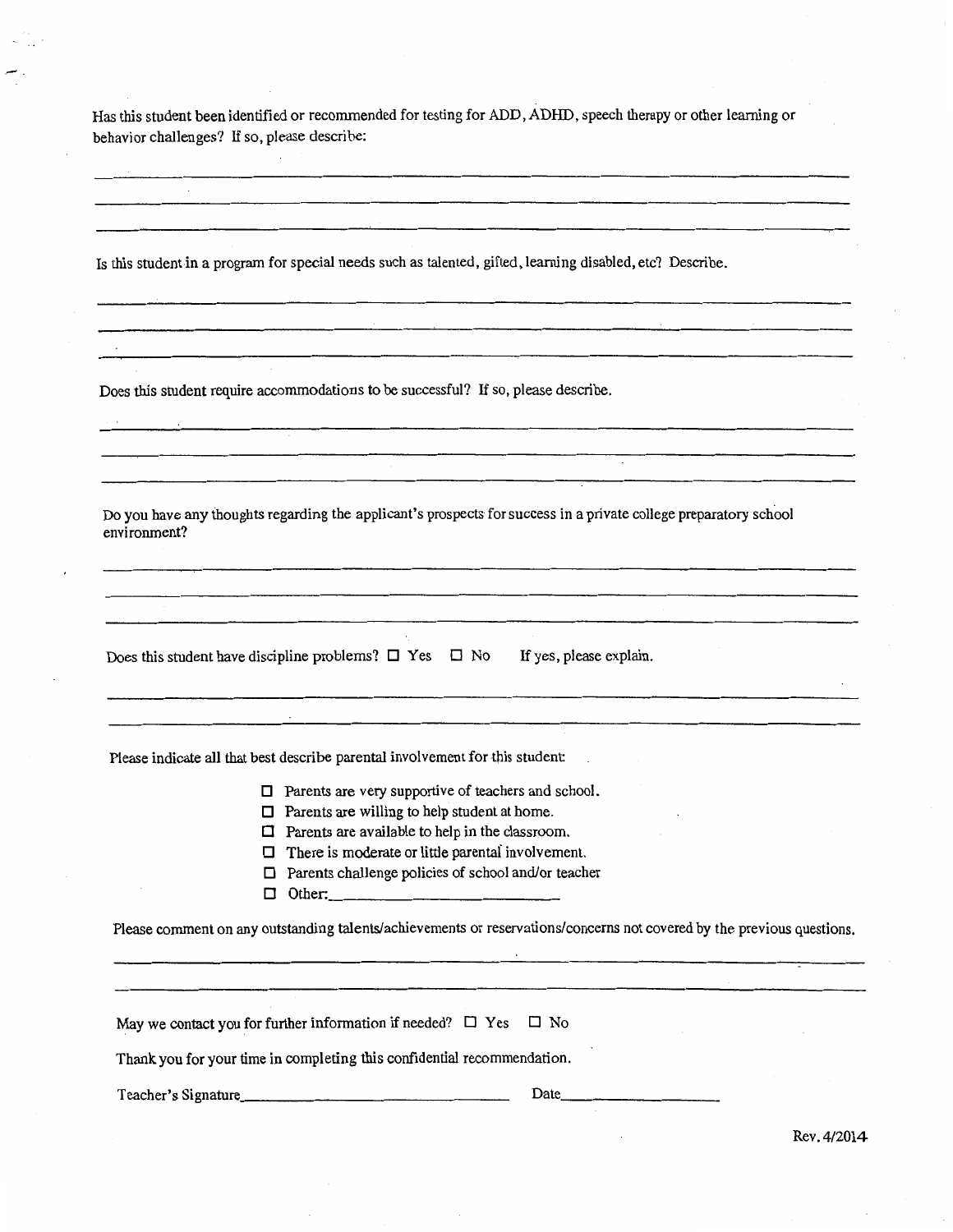

**Flint River Academy**

**www.flintriveracademy.com**

# PRINCIPAL/COUNSELOR **CONFIDENTIAL RECOMMENDATION**

**PLEASE DO NOT RETURN TO PARENT. MAIL OR FAX DIRECTLY TO SCHOOL:** 

> **Flint River Academy P.O.Box 247 Woodbury, GA 30293 Attention: Admissions Fax: (706) 553-9777**

| Applying for Grade Level:       |
|---------------------------------|
|                                 |
| Grade Level Taught: ___________ |
|                                 |
|                                 |
|                                 |

**Please rate the student in the following areas:** 

| Personal and Social Development |                  |                |   |                  |                                                                                                                                                                                                                                                  |                  |              |   |
|---------------------------------|------------------|----------------|---|------------------|--------------------------------------------------------------------------------------------------------------------------------------------------------------------------------------------------------------------------------------------------|------------------|--------------|---|
|                                 | Above<br>Average |                |   | Below<br>Average |                                                                                                                                                                                                                                                  | Above<br>Average |              |   |
| Personal Initiative             |                  | $\mathbf 2$    | 3 | 4                | Motivation                                                                                                                                                                                                                                       |                  | $\mathbf{2}$ | 3 |
| Integrity                       |                  | $\mathbf{2}$   | 3 | 4                | Language                                                                                                                                                                                                                                         |                  |              |   |
| <b>Growth Potential</b>         |                  | $\mathbf{2}$   | 3 | 4                | <b>Academic Readiness</b><br>Development<br><b>Fine Motor Skills</b><br>Concentration<br>Memory & Retention<br>Following<br><b>Instructions</b><br><b>Writing Skills</b><br><b>Overall Assessment</b><br>Math Achievement<br>Reading Grade Level | 2                | 3            |   |
| Leadership                      |                  | $\mathbf{2}$   | 3 | 4                |                                                                                                                                                                                                                                                  |                  | $\mathbf{2}$ | 3 |
| Self-Confidence                 |                  | $\overline{2}$ | 3 | 4                |                                                                                                                                                                                                                                                  |                  | $\mathbf{2}$ | 3 |
| Warmth of                       |                  |                |   |                  |                                                                                                                                                                                                                                                  |                  | $\mathbf{2}$ | 3 |
| Personality                     |                  | $\mathbf{2}$   | 3 |                  |                                                                                                                                                                                                                                                  |                  | $\mathbf{2}$ | 3 |
| <b>Concern for others</b>       |                  | $\mathbf{2}$   | 3 | 4                |                                                                                                                                                                                                                                                  |                  | $\mathbf{2}$ | 3 |
| Sense of Humor                  |                  | $\mathbf{2}$   |   | 4                |                                                                                                                                                                                                                                                  |                  | $\mathbf{2}$ | 3 |
| <b>Emotional Maturity</b>       |                  | $\mathbf{2}$   | 3 | 4                |                                                                                                                                                                                                                                                  |                  |              |   |
| <b>Respected by Peers</b>       |                  | $\mathbf{2}$   | 3 | 4                |                                                                                                                                                                                                                                                  |                  |              |   |
|                                 |                  |                |   |                  |                                                                                                                                                                                                                                                  |                  |              |   |

| <b>Academic Readiness</b>            |  |                |   |   |  |  |  |  |
|--------------------------------------|--|----------------|---|---|--|--|--|--|
| Below<br>Above<br>Average<br>Average |  |                |   |   |  |  |  |  |
| Motivation                           |  | $\mathbf{2}$   | 3 |   |  |  |  |  |
| Language<br>Development              |  | 2              | 3 |   |  |  |  |  |
| Fine Motor Skills                    |  | $\mathbf{2}$   | 3 | 4 |  |  |  |  |
| Concentration                        |  | 2              | 3 | 4 |  |  |  |  |
| Memory & Retention                   |  | 2              | 3 | 4 |  |  |  |  |
| Following<br>Instructions            |  | 2              | 3 |   |  |  |  |  |
| <b>Writing Skills</b>                |  | 2              | 3 |   |  |  |  |  |
| <b>Overall Assessment</b>            |  | $\mathfrak{D}$ | ٩ |   |  |  |  |  |
| <b>Math Achievement</b>              |  |                |   |   |  |  |  |  |
| Reading Grade Level                  |  |                |   |   |  |  |  |  |

*Please continue on reverse side ....*